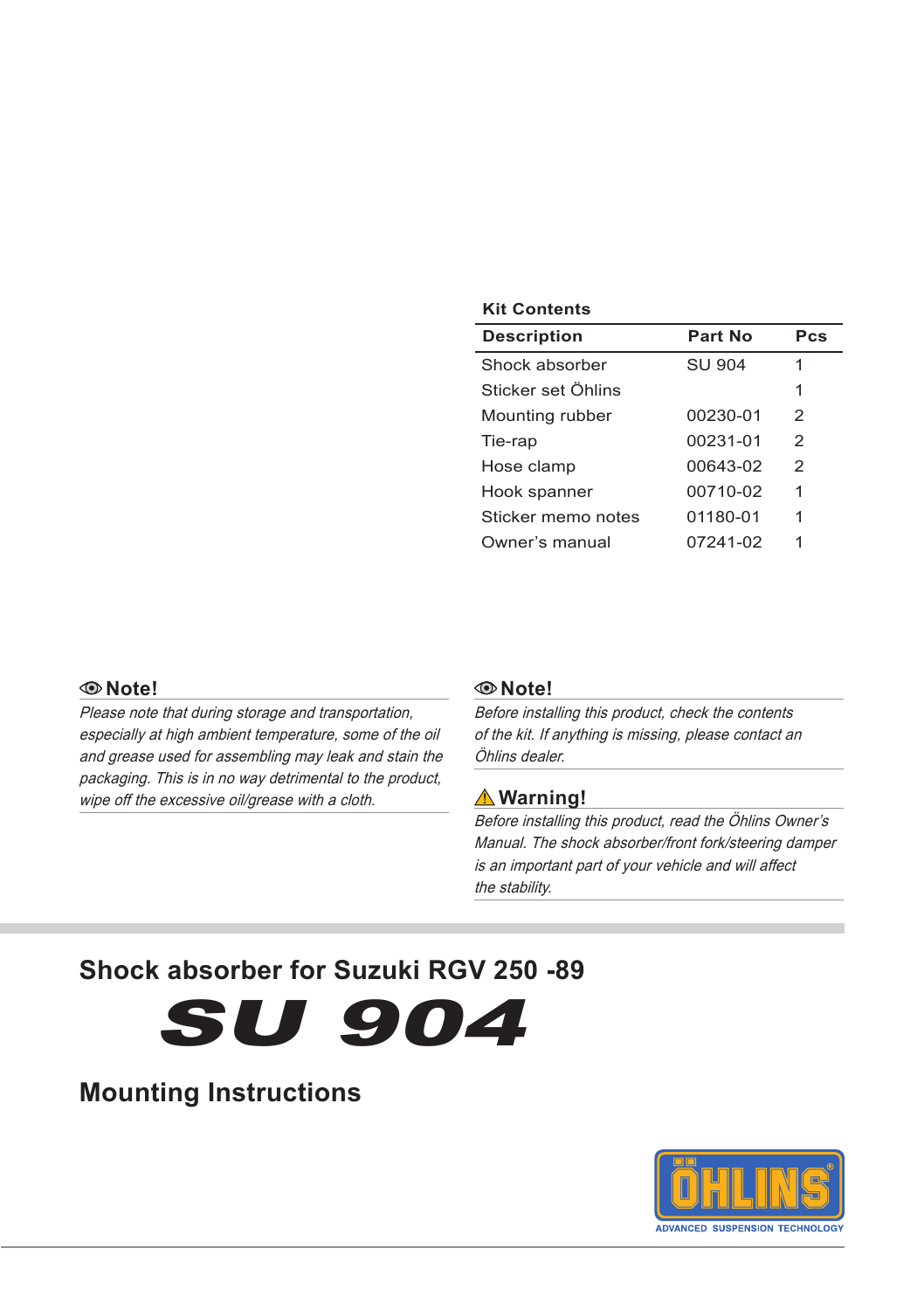# **MOUNTING INSTRUCTIONS**

### **Warning!**

It is advisable to have an Öhlins dealer install the shock absorber/front fork/steering damper.

## **Warning!**

If working on a raised vehicle, ensure it is securely supported so that it will not tip.

### **Note!**

Before mounting this product clean the vehicle thoroughly.

### **Note!**

When working on this product, always see the Vehicle Service Manual for vehicle specific procedures and important data.

#### **1**

Put the motorcycle on a workstand so that the rear wheel barely touches the ground.

#### **2**

Remove the bottom of the fairing.

#### **3**

Remove the seat and the left side cover.

#### **4**

Loosen and remove the two shock absorbe bolts. Remove the shock absorber up and through the rear.

#### **5**

Install the Öhlins shock absorber. Lift the wheel slightly and mount the two bolts. Place the reservoir according to the figure. Mount the reservoir with the mounting rubbers and hose clamps.

#### **6**

Mount the side cover, seat and fairing.

#### **Note!**

Lower the vehicle so that the suspension is slightly compressed before tightening the screws.

## **Caution!**

Ensure that all screws are tightened to the correct torque and that nothing fouls or restricts movement of the shock absorber/front fork/steering damper when the suspension is fully compressed or extended.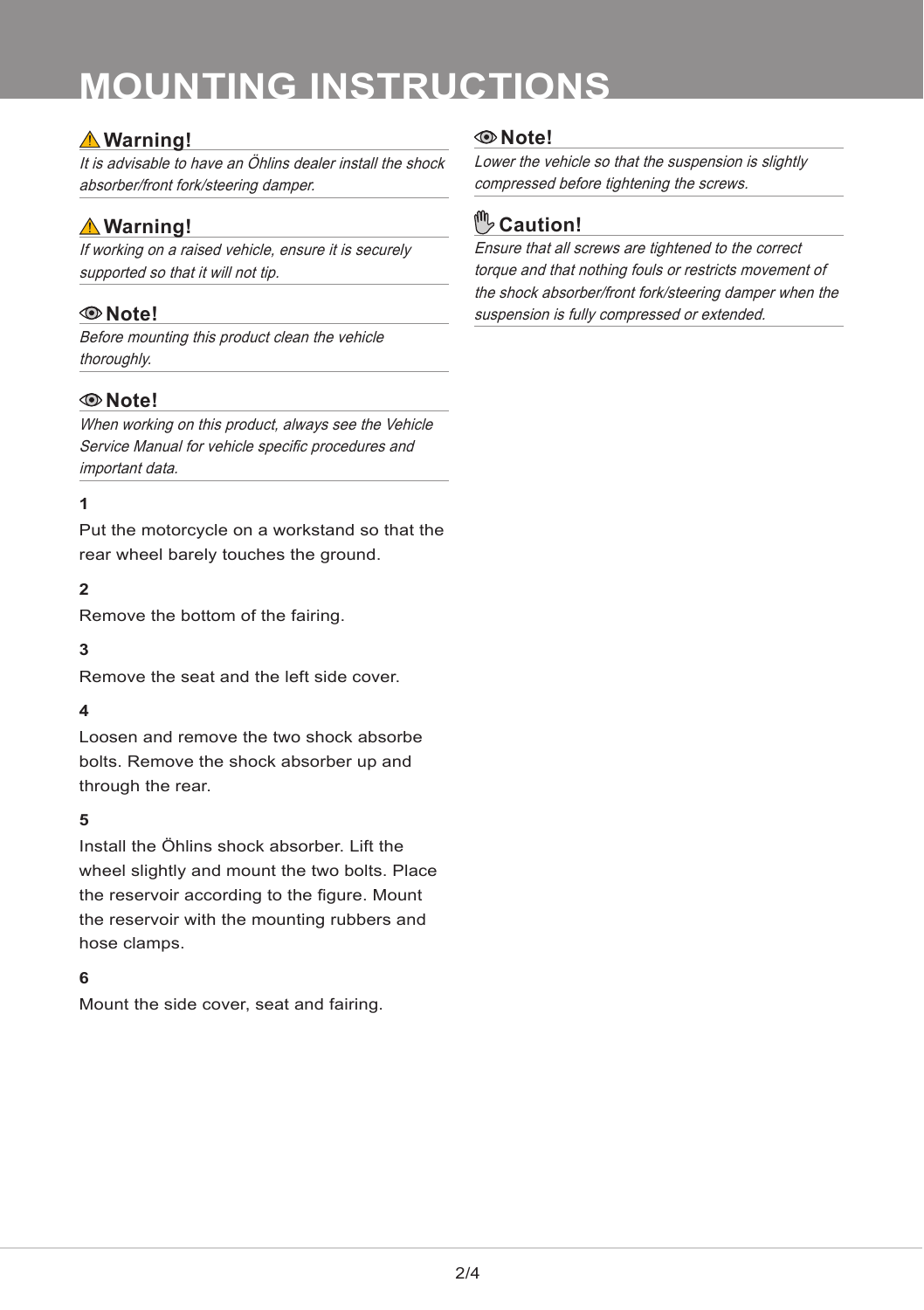# **MOUNTING INSTRUCTIONS**